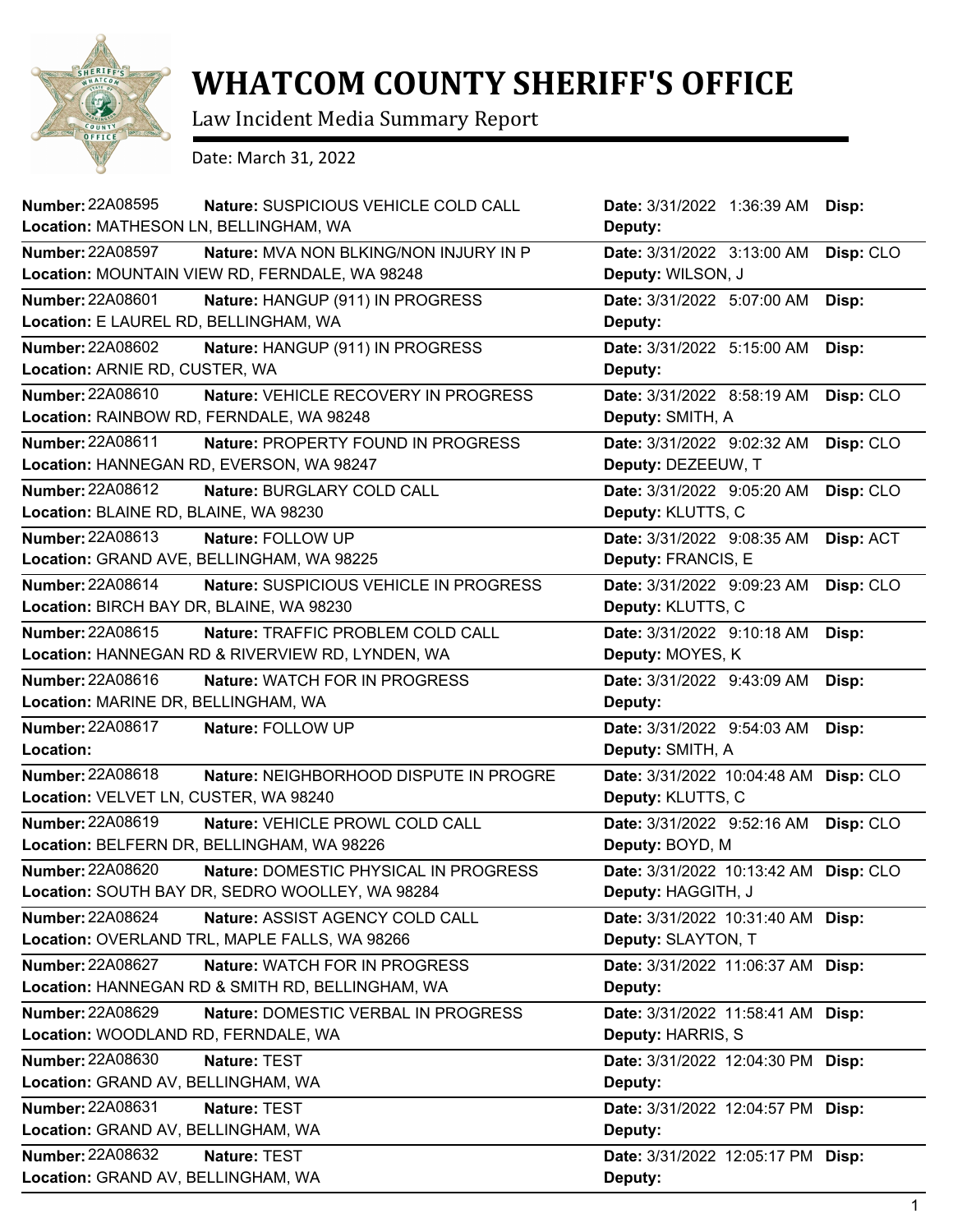| <b>Number: 22A08635</b>                   | Nature: HARASSMENT COLD CALL                               | Date: 3/31/2022 12:07:06 PM Disp: CLO   |
|-------------------------------------------|------------------------------------------------------------|-----------------------------------------|
|                                           | Location: LASALLE AVE, BELLINGHAM, WA 98229                | Deputy: KLIX, J                         |
| <b>Number: 22A08640</b>                   | Nature: MENTAL COLD CALL                                   | Date: 3/31/2022 1:00:29 PM<br>Disp: CLO |
|                                           | Location: NORTHWEST DR, BELLINGHAM, WA 98226               | Deputy: BAUMAN, L                       |
| <b>Number: 22A08641</b>                   | Nature: TRESPASS IN PROGRESS                               | Date: 3/31/2022 1:08:43 PM<br>Disp:     |
| Location: ALDERSON RD, BLAINE, WA         |                                                            | Deputy: HARRIS, S                       |
| <b>Number: 22A08642</b>                   | Nature: WATCH FOR IN PROGRESS                              | Date: 3/31/2022 1:25:00 PM<br>Disp:     |
|                                           | Location: SLATER RD OFF RAMP 26 & NB I5 SO, BELLINGHAM, WA | Deputy:                                 |
| <b>Number: 22A08646</b>                   | Nature: DEATH INVESTIGATION IN PROGRES                     | Date: 3/31/2022 2:12:33 PM<br>Disp: CLO |
|                                           | Location: EVERSON GOSHEN RD, EVERSON, WA 98247             | Deputy: SLYTER, C                       |
| <b>Number: 22A08648</b>                   | Nature: TRESPASS IN PROGRESS                               | Date: 3/31/2022 2:23:00 PM<br>Disp:     |
| Location: LINCOLN RD, BLAINE, WA          |                                                            | Deputy: HARRIS, S                       |
| Number: 22A08649                          | Nature: TRAFFIC STOP                                       | Date: 3/31/2022 2:24:46 PM Disp: CAA    |
|                                           | Location: KELLY RD & NOON RD, BELLINGHAM, WA 98226         | Deputy: HAGGITH, J                      |
| Arrested: WILLIAMS, JOHN J.               |                                                            | Age: 29                                 |
|                                           | <b>Offenses: Driving While License Susp</b>                |                                         |
| Number: 22A08650                          | Nature: TEST                                               | Date: 3/31/2022 2:27:52 PM<br>Disp:     |
| Location: GRAND AV, BELLINGHAM, WA        |                                                            | Deputy:                                 |
| Number: 22A08651                          | Nature: TEST                                               | Date: 3/31/2022 2:28:03 PM<br>Disp:     |
| Location: GRAND AV, BELLINGHAM, WA        |                                                            | Deputy:                                 |
| Number: 22A08653                          | Nature: TRAFFIC HAZARD IN PROGRESS                         | Date: 3/31/2022 2:48:28 PM<br>Disp:     |
| Location: OCEAN RD, EVERSON, WA           |                                                            | Deputy: MOYES, K                        |
| <b>Number: 22A08654</b>                   | Nature: PROPERTY FOUND IN PROGRESS                         | Date: 3/31/2022 2:51:42 PM<br>Disp:     |
| Location: MAGRATH RD, BELLINGHAM, WA      |                                                            | Deputy: BROWN, E                        |
| Number: 22A08655                          | Nature: TRANSPORT-POLICE IN PROGRESS                       | Date: 3/31/2022 2:52:33 PM<br>Disp:     |
| Location: GRAND AV, BELLINGHAM, WA        |                                                            | Deputy:                                 |
| Number: 22A08656                          | Nature: VEHICLE PROWL COLD CALL                            | Date: 3/31/2022 2:40:10 PM<br>Disp: CLO |
|                                           | Location: BELFERN DR, BELLINGHAM, WA 98226                 | Deputy: BOYD, M                         |
| <b>Number: 22A08658</b>                   | Nature: VEHICLE PROWL COLD CALL                            | Date: 3/31/2022 3:04:21 PM<br>Disp: CLO |
| Location: MARINE DR, BELLINGHAM, WA 98226 |                                                            | Deputy: LEBEDEV, P                      |
| Number: 22A08659                          | Nature: SUSPICIOUS PERSON IN PROGRESS                      | Date: 3/31/2022 3:14:52 PM<br>Disp:     |
| Location: CHUCKANUT DR, BELLINGHAM, WA    |                                                            | Deputy:                                 |
| <b>Number: 22A08660</b>                   | Nature: WELFARE CHECK IN PROGRESS                          | Disp: INF<br>Date: 3/31/2022 3:41:13 PM |
| Location: SUTTON DR, EVERSON, WA 98247    |                                                            | Deputy: WOOD, B                         |
| Number: 22A08661                          | Nature: WELFARE CHECK IN PROGRESS                          | Date: 3/31/2022 3:42:30 PM<br>Disp:     |
| Location: SUTTON DR, EVERSON, WA          |                                                            | Deputy:                                 |
| Number: 22A08662                          | Nature: WELFARE CHECK IN PROGRESS                          | Date: 3/31/2022 3:51:39 PM<br>Disp: CLO |
| Location: CHILDERS RD, EVERSON, WA 98247  |                                                            | Deputy: SLYTER, C                       |
| Number: 22A08663                          | Nature: TRAFFIC HAZARD IN PROGRESS                         | Date: 3/31/2022 3:54:25 PM<br>Disp:     |
| Location: MARINE DR, BELLINGHAM, WA       |                                                            | Deputy: LEBEDEV, P                      |
| <b>Number: 22A08666</b>                   | Nature: CASE NUMBER                                        | Date: 3/31/2022 4:16:56 PM<br>Disp:     |
| Location: GRAND AV, BELLINGHAM, WA        |                                                            | Deputy:                                 |
| Number: 22A08667                          | Nature: RUNAWAY COLD CALL                                  | Disp: CLO<br>Date: 3/31/2022 4:54:23 PM |
| Location: BROWN RD, FERNDALE, WA 98248    |                                                            | Deputy: ALLEN, J                        |
| <b>Number: 22A08668</b>                   | Nature: FOLLOW UP                                          | Date: 3/31/2022 5:10:29 PM<br>Disp: CLO |
|                                           | Location: LOST FORK LN, BELLINGHAM, WA 98229               | Deputy: BROWN, E                        |
| Number: 22A08669                          | Nature: SEX OFFENDER REGISTRATION                          | Date: 3/31/2022 5:17:24 PM<br>Disp: CLO |
|                                           | Location: MOUNTAIN VIEW RD, FERNDALE, WA 98248             | Deputy: LEBEDEV, P                      |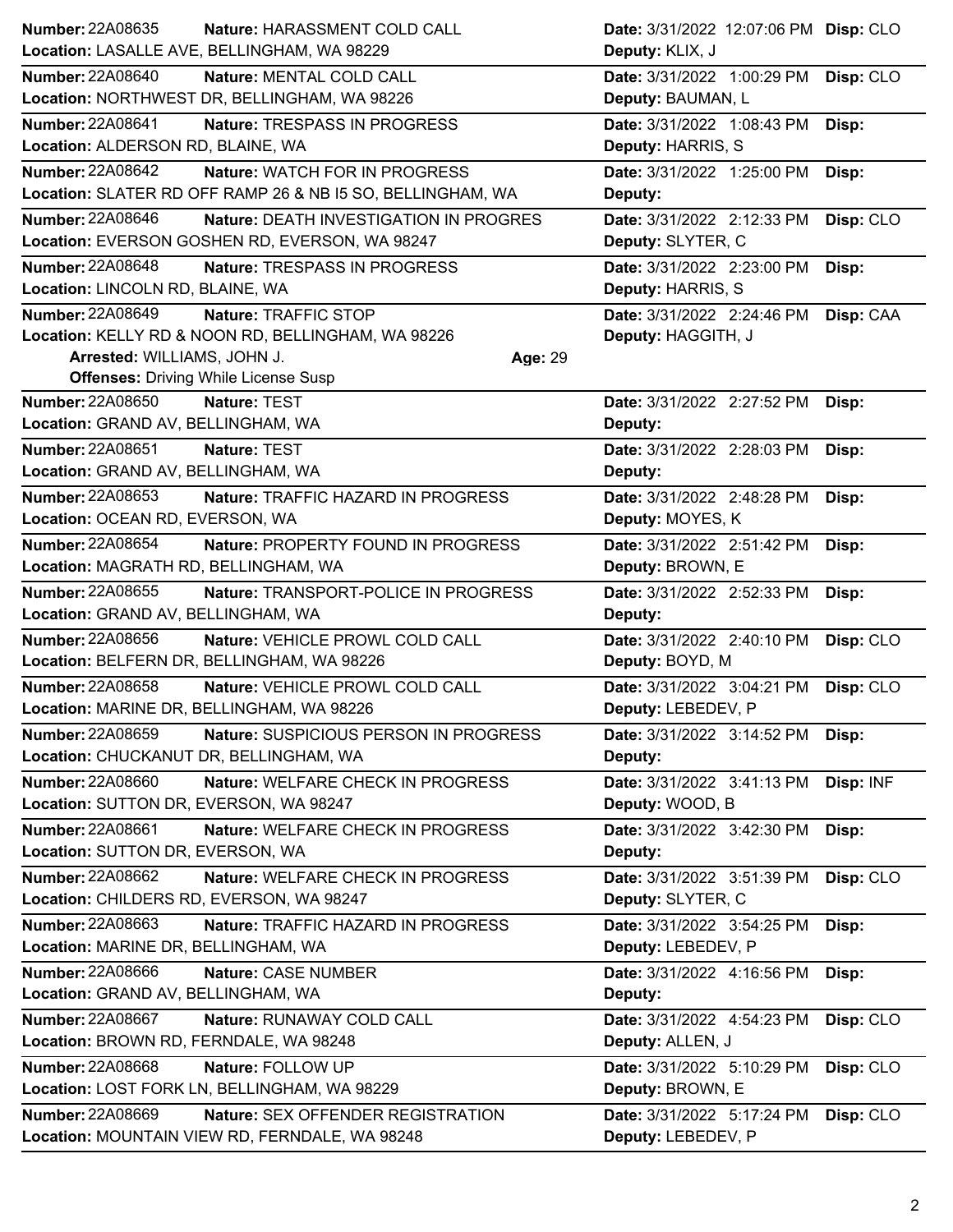| Number: 22A08670                                      | <b>Nature: WELFARE CHECK IN PROGRESS</b> | Date: 3/31/2022 5:16:21 PM | Disp: CLO |
|-------------------------------------------------------|------------------------------------------|----------------------------|-----------|
| Location: NORTHWEST DR, FERNDALE, WA 98248            |                                          | Deputy: LEBEDEV, P         |           |
| <b>Number: 22A08672</b>                               | Nature: MESSAGE DELIVERY IN PROGRESS     | Date: 3/31/2022 5:45:57 PM | Disp: CLO |
| Location: FIR LN, MAPLE FALLS, WA 98266               |                                          | Deputy: SLYTER, C          |           |
| Number: 22A08673                                      | Nature: BOATING PROBLEM IN PROGRESS      | Date: 3/31/2022 5:48:00 PM | Disp: ACT |
| Location: MARINE DR, BLAINE, WA 98230                 |                                          | Deputy: WOOD, B            |           |
| <b>Number: 22A08674</b>                               | Nature: VEHICLE PROWL COLD CALL          | Date: 3/31/2022 5:54:07 PM | Disp: CLO |
| Location: MARINE DR, BELLINGHAM, WA 98226             |                                          | Deputy: LEBEDEV, P         |           |
| Number: 22A08675                                      | Nature: SEX OFFENDER REGISTRATION        | Date: 3/31/2022 6:01:08 PM | Disp: CLO |
| Location: PORTAL WAY, FERNDALE, WA 98248              |                                          | Deputy: LEBEDEV, P         |           |
| Number: 22A08676                                      | Nature: REFER TO WSP IN PROGRESS         | Date: 3/31/2022 6:22:27 PM | Disp:     |
| Location: W SMITH RD & GUIDE MERIDIAN, BELLINGHAM, WA |                                          | Deputy:                    |           |
| <b>Number: 22A08677</b>                               | Nature: ANIMAL PROBLEM IN PROGRESS       | Date: 3/31/2022 6:39:22 PM | Disp:     |
| Location: BRITTON RD & ROMA RD, BELLINGHAM, WA        |                                          | Deputy: LEBEDEV, P         |           |
| Number: 22A08678                                      | Nature: REFER TO WSP IN PROGRESS         | Date: 3/31/2022 6:54:33 PM | Disp:     |
| Location: E BADGER RD & BENDER RD, LYNDEN, WA         |                                          | Deputy:                    |           |
| <b>Number: 22A08680</b>                               | <b>Nature: CIVIL STANDBY IN PROGRESS</b> | Date: 3/31/2022 6:59:55 PM | Disp:     |
| Location: NORTH POINT DR, BELLINGHAM, WA              |                                          | Deputy: CHAMBERS, D        |           |
| <b>Number: 22A08681</b>                               | Nature: REQUEST FOR LAW ENFORCEMENT      | Date: 3/31/2022 7:16:08 PM | Disp: CLO |
| Location: BLUE JAY VALLEY LN, MAPLE FALLS, WA 98266   |                                          | Deputy: SLYTER, C          |           |
| <b>Number: 22A08682</b>                               | Nature: WATCH FOR IN PROGRESS            | Date: 3/31/2022 7:19:10 PM | Disp:     |
| Location: E SMITH RD & GUIDE MERIDIAN, BELLINGHAM, WA |                                          | Deputy:                    |           |
| Number: 22A08683                                      | <b>Nature: WATCH FOR IN PROGRESS</b>     | Date: 3/31/2022 7:22:19 PM | Disp:     |
| Location: E SMITH RD & GUIDE MERIDIAN, BELLINGHAM, WA |                                          | Deputy:                    |           |
|                                                       |                                          |                            |           |
| <b>Number: 22A08684</b>                               | Nature: SUSPICIOUS PERSON IN PROGRESS    | Date: 3/31/2022 7:41:18 PM | Disp:     |
| Location: MT BAKER HW, DEMING, WA                     |                                          | Deputy: TADDONIO, M        |           |
| Number: 22A08685                                      | Nature: CIVIL PROBLEM COLD CALL          | Date: 3/31/2022 7:51:34 PM | Disp: CLO |
| Location: KENDALL RD, MAPLE FALLS, WA 98266           |                                          | Deputy: SLYTER, C          |           |
| <b>Number: 22A08688</b>                               | Nature: SUSPICIOUS VEHICLE IN PROGRESS   | Date: 3/31/2022 8:26:12 PM | Disp:     |
| Location: MARINE DR, BELLINGHAM, WA 98225             |                                          | Deputy: WILSON, J          |           |
| <b>Number: 22A08690</b>                               | <b>Nature: WATCH FOR IN PROGRESS</b>     | Date: 3/31/2022 8:47:50 PM | Disp:     |
| Location: EASTERBROOK RD & MORGAN RD, SUMAS, WA       |                                          | Deputy:                    |           |
| Number: 22A08692                                      | Nature: WELFARE CHECK IN PROGRESS        | Date: 3/31/2022 8:56:39 PM | Disp:     |
| Location: NORTHWEST DR, BELLINGHAM, WA                |                                          | Deputy: SHELTON, D         |           |
| Number: 22A08693                                      | Nature: SEX OFFENDER REGISTRATION        | Date: 3/31/2022 9:03:48 PM | Disp: CLO |
| Location: LAKEWAY DR, BELLINGHAM, WA 98229            |                                          | Deputy: CHAMBERS, D        |           |
| Number: 22A08694                                      | Nature: DOMESTIC ORDER VIOL IN PROGRES   | Date: 3/31/2022 9:13:07 PM | Disp:     |
| Location: JOY RD, EVERSON, WA                         |                                          | Deputy: NYHUS, J           |           |
| Number: 22A08695                                      | Nature: EXTRA PATROL IN PROGRESS         | Date: 3/31/2022 9:17:06 PM | Disp: CLO |
| Location: BENNETT DR, BELLINGHAM, WA 98225            |                                          | Deputy: WILSON, J          |           |
| <b>Number: 22A08696</b>                               | Nature: FIGHT IN PROGRESS                | Date: 3/31/2022 9:23:29 PM | Disp:     |
| Location: LINE RD, LYNDEN, WA                         |                                          | Deputy: NYHUS, J           |           |
| Number: 22A08697                                      | Nature: DOMESTIC VERBAL IN PROGRESS      | Date: 3/31/2022 9:23:27 PM | Disp:     |
| Location: LINE RD, LYNDEN, WA                         |                                          | Deputy:                    |           |
| <b>Number: 22A08698</b>                               | Nature: SUSPICIOUS CIRCUMSTANCES IN PR   | Date: 3/31/2022 9:25:26 PM | Disp:     |
| Location: LINE RD, LYNDEN, WA                         |                                          | Deputy:                    |           |
| <b>Number: 22A08699</b>                               | Nature: BURGLARY IN PROGRESS             | Date: 3/31/2022 9:39:08 PM | Disp: CLO |